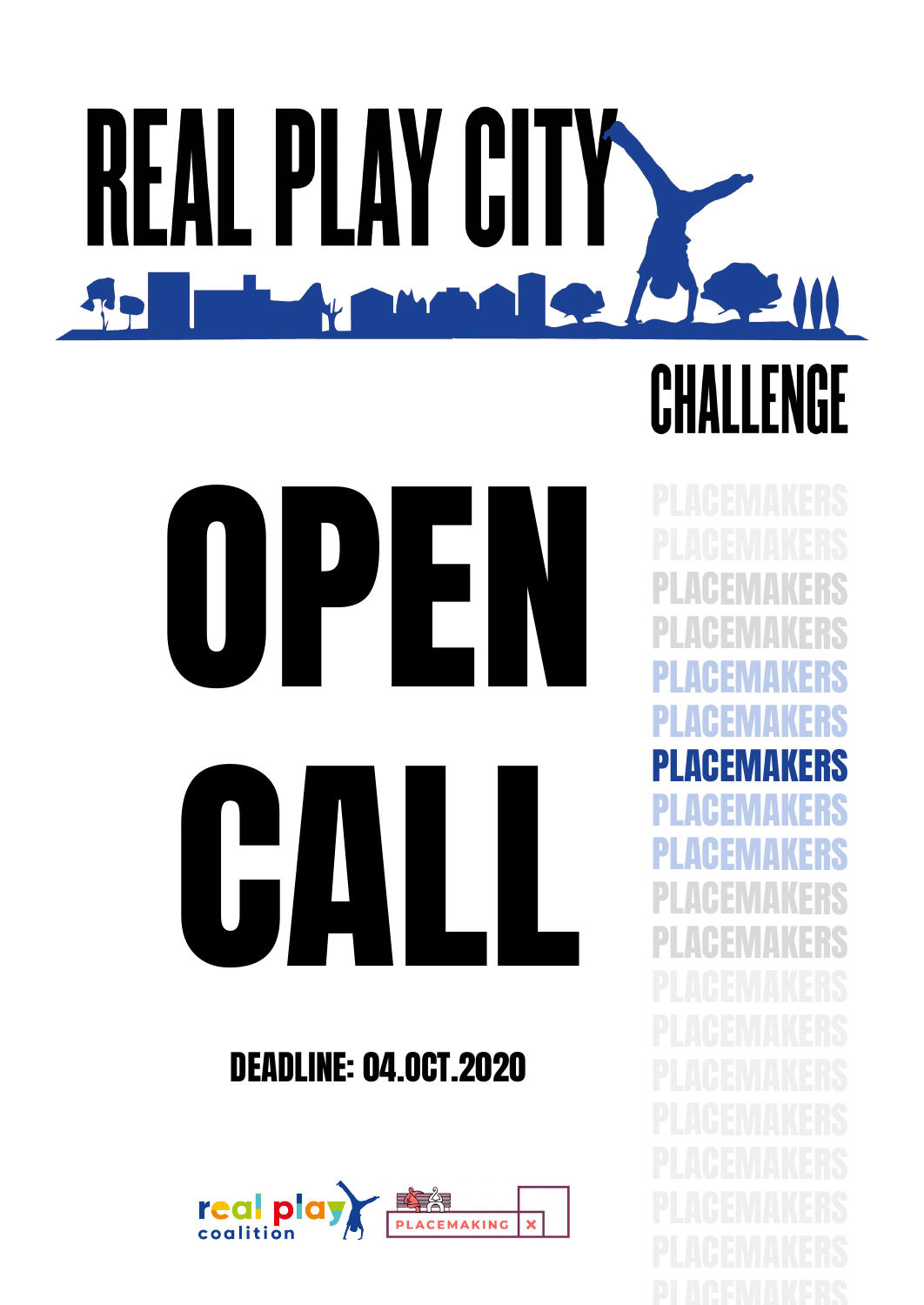# What is the Real Play **City** Challenge?

Are you a placemaker, an urban planner or a designer that loves play as much as we do? Do you know how much the power of play boosts children's creativity and development? And have you tested placemaking initiatives that integrate play into cities?

*Play is essential for children to thrive now and in the future but many urban environments lack opportunities for play. That's why the Real Play City Challenge aims to reclaim places to play in cities and urban areas for children.*

The financial, social, and emotional pressure associated with the COVID-19 pandemic faced by children and their families underlines the need for smart-investment and high impact initiatives at scale to enable children to play and cities to build back better.

This is a chance to create real impact for children in cities through promotion and scaling of child-friendly, safe and playful placemaking initiatives. Tell us how your initiative has benefited children for the chance to share, develop and replicate it in local or international contexts, enabling access to play for children all over the world.

We want to support, promote, and share initiatives that have the potential to:

- Inspire more cities, placemakers, urban planners, real-estate developers, and other stakeholders to take action in child-friendly, safe and playful urban practices.
- Optimise, integrate and disseminate international knowledge and experience to strengthen child-friendly, safe and playful urban practice
- Enhance impact by catalyzing, replicating, and scaling child-friendly, safe and playful initiatives in different contexts around the globe.

# What is child-friendly, safe & playful placemaking?

The cities and urban areas in which children live and grow influence their wellbeing. Play is rocket fuel for children's learning and development. A stimulating, safe, playful environment supports children's social and emotional wellbeing, as well as community cohesion for more resilient cities. Every city should be able to provide places for children that reclaim and integrate play in everyday life beyond the playground.

Placemaking is a global movement that transforms public spaces to become the heart of every community. Beyond planning and design, it focuses on the connection between people and the city space in a collaborative process that shapes it for the better. By reclaiming space for play, small interventions can scale up to completely change the childhood experience.

Child-friendly, safe and playful placemaking:

- Makes smart investment and high impact interventions in the short term with potential for longer-term resilience.
- Tests ideas before making substantial political and financial commitments, Enabling financially constrained cities to build back better from the impacts of COVID-19.
- Brings children, caregivers, and the community together through play, enabling play as everyday freedom and expression.
- Integrates formal and informal play into public space beyond the playground, transforming spaces that were not associated with play before.
- Combines planning, design, social, and research interventions to create real impact for children.
- Stimulates the community to take their own initiatives and make an impact with limited resources.
- Enables constant, agile assessment and shaping of public space for and with children and the community.

We believe that integrating play and placemaking tools into city space will help cities to create *stimulating experiences for children, more livable neighborhoods for families and better cities for all.*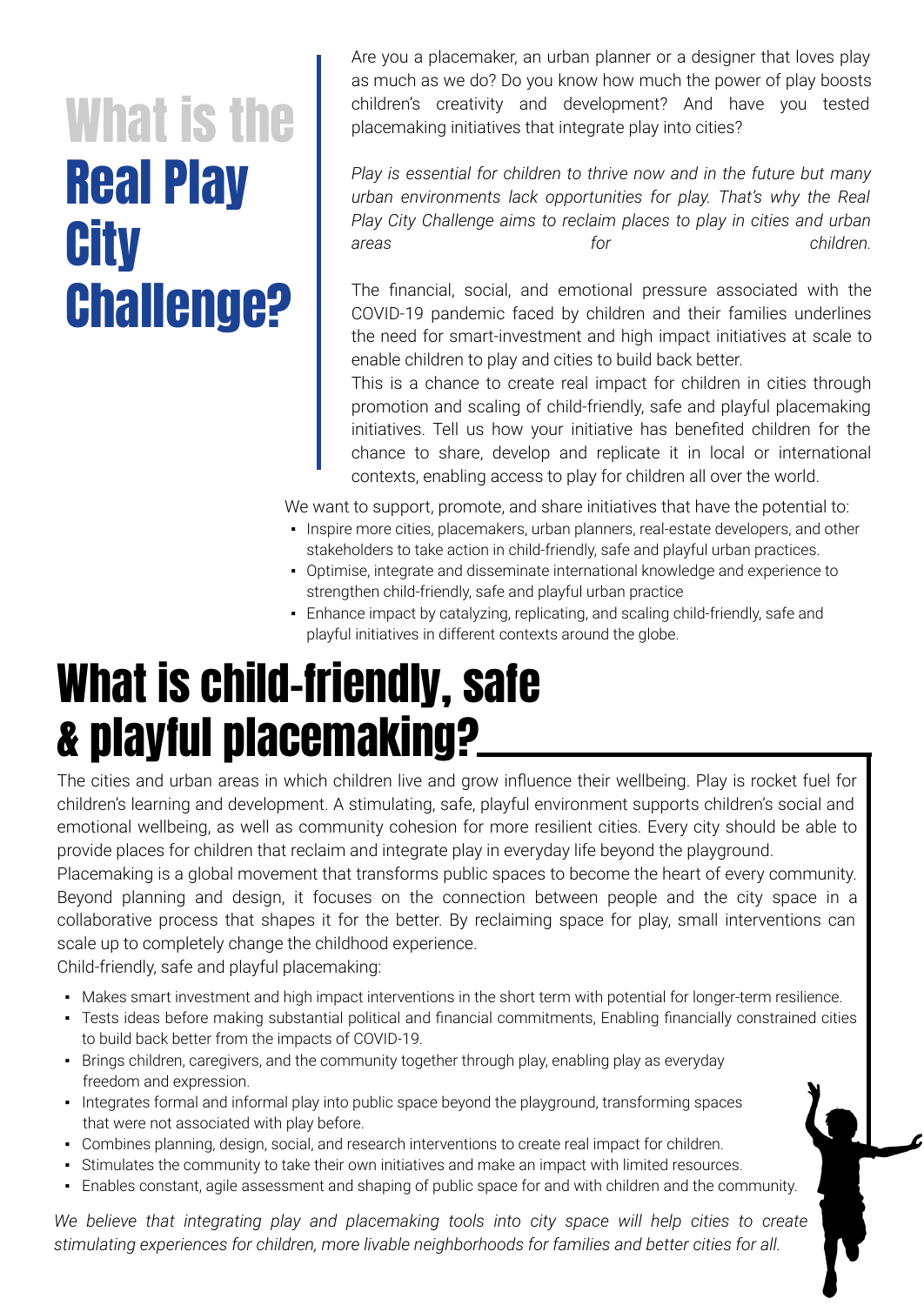# Why should I take part?



By taking part you have the opportunity to:

- Be part of a global network of urban planners, placemakers and cities recognised for action and expertise in child-friendly, safe and playful urban practice.
- Exchange knowledge with placemakers peers, city governments and internationally-recognised experts to strengthen child-friendly urban practices.
- Attend workshops, webinars and meetings that support the impact, scaling and reach of your initiative.
- Have your initiative reviewed by a high-profile jury and, in case of selection, be recognised as a potential approach to scale impact locally or internationally.
- Present your project to an international audience, with the chance to gain attention and have your initiative grow internationally.
- Be one of the winning proposals that receive a money award to further develop your initiative and catalyse adoption in different local and international contexts.

# Am I eligible?

The open call welcomes placemakers such as public space activists, planners, designers, developers, social innovators, childhood professionals, schools and community organisations who drive transformation of city space for and with children and the community.

We are looking for proven concepts that have been successfully implemented with a measurable impact and that have potential to scale. We look for initiatives that:

- brought a powerful impact for children between the age of 0 and 15. ▪ used lighter, quicker, smarter placemaking principles
	- were developed and implemented for and with the community, including children.
	- have potential to share, learn and develop with international cities in line with the Real Play Coalition Urban Play Framework and the City at Eye Level for Kids frameworks.

Applicants can submit proposals that make effective use of lighter, quicker and smarter placemaking principles and that are framed with a budget for implementation up to a maximum value of € 12,000. The number of applications selected for a share of the € 50,000 available for awards will depend on the quality of the proposal and budget needed for implementation. By submitting a proposal you confirm you are available to attend the scheduled events in the timeline in 'What Happens Next', agree with our Terms and Conditions and commit to meeting the requirements described in this open call.

Proposals will be evaluated by a jury panel according to the criteria below. The jury will also support a diverse and balanced selection by selecting proposals with a range of impact, stakeholders, location, scale and contexts with the potential to mutually reinforce and build international momentum.

- **CREATING REAL IMPACT -** How does your initiative create a realistic and tangible impact for children, their caregivers and local communities?
- **ADDRESSING CHILD-FRIENDLY, SAFE & PLAYFUL FRAMEWORKS Which dimensions** and goals of the Urban Play Framework and the City at Eye Level for Kids does your initiative address and how?
- **QUALITY OF PLACEMAKING -** how does your initiative stimulate creative, functional, safe and practical placemaking interventions that respond to local spatial, social, economic and environmental contexts.
- **EXTENDING THE EVIDENCE BASE** how does your initiative assess and evaluate impact for children, their caregivers and the wider community?
- **INCLUSIVENESS & LOCAL CO-CREATION -** how does your initiative inclusively engage and co-create with children and the community?
- **DELIVERABILITY -** what steps did you take to enable deliverability and implementation, including budget, organisation, materiality, construction and risk management.
- **ADAPTABILITY, REPLICABILITY & SCALABILITY -** what makes your initiative adaptable, replicable & scalable in local and international contexts?

# **What** makes a winning initiative?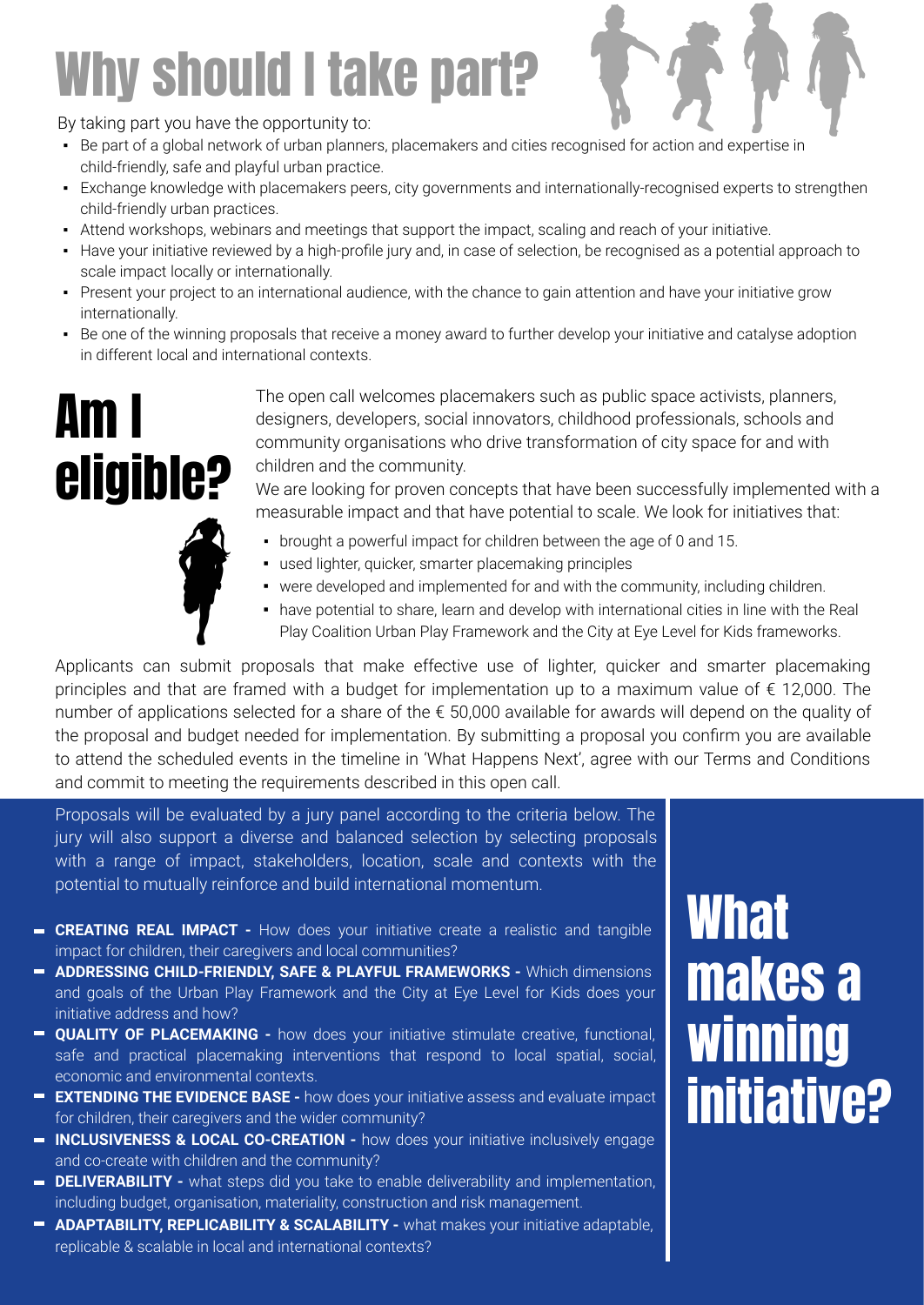To participate in the Real Play City Challenge, you are asked to submit an entry form including a PDF submission in a portfolio style. Submissions are due **4th October at 23:59 (CET)**. The PDF submission should include:

# **What** should I **Subm**

**Responses to the following questions (maximum 10MB & up to 3 x A3 pages):** 

- **1. Why is your placemaking initiative a great candidate for the Real Play City Challenge?**  *What inspires you to integrate play into cities through placemaking? How does your initiative contribute to advancing child-friendly, safe and playful urban practice? How would your initiative inspire other placemakers and cities? How important is the impact that your initiative created for children?*
- **2. How, why and where did the initiative take place?** *What were the challenges, motivations and demands of local children and caregivers in relation to play? How does your initiative address these challenges, enhance existing opportunities, and transform a space from what was there before?*
- **3. How does your initiative respond to the Real Play Coalition Urban Play Framework?**  Have a look at our quick quide for details on the framework.
	- *Describe the challenges and opportunities you identified in your city (considering the Urban Play Framework Dimensions and Goals) and aim to address through your intervention*
- *Identify what impact your intervention aims to achieve in each Dimension*
- *Explain how you intend to measure success of your intervention*
- **4. How does your initiative respond to the City at Eye Level for Kids Framework?** Have a look at our [summary](https://3102b1bd-8812-4299-ab64-5b4a4ecb4a53.usrfiles.com/ugd/3102b1_42c44bc1eeaf4508b307116bcebbc610.pdf) and quick quide for details on the framework. *Which parts of the framework are addressed in your initiative? How would you use the framework in future implementation?*
- **5. What have you implemented as part of your child-friendly, safe and playful initiative?** *What spaces, projects, programmes and processes form part of your initiative? What placemaking principles have informed your initiative?*
- **6. What are the impacts of your initiative for children, their caregivers and local communities?**

*How does your initiative create impact in the short and long term? How does your initiative respond to local spatial, social, economic and environmental contexts?*

**7. How does your child-friendly, safe and playful initiative create effective and inclusive engagement and local co-creation processes?** 

*Who did you reach with these processes and how? When and how did you engage and co-create as part of your initiative? How did engagement and co-creation processes influence your initiative?*

- **8. What steps did you take to deliver your child-friendly, safe and playful initiative?**  *How did you plan for adequate budget, materials, organisation etc.? What support was necessary to deliver your initiative and how did you secure it?*
- **9. How did you assess and evaluate your child-friendly, safe and playful initiative?**  *What is your approach to data collection, analysis and evaluation? To what extent did your implementation strategy correspond to the final delivery of the initiative?*
- **10. What makes your child-friendly, safe and playful initiative adaptable, replicable and scalable in local and international contexts?**  What would your initiative look like at the city-wide scale? How would you develop and *improve your initiative?*
- **11. What are your objectives and steps for the future?** *What are your ambitions and objectives to scale up and/or replicate your initiative at a local or international level? What steps would help the initiative to achieve impact at scale? How would you help others to catalyse, replicate and scale the initiative in their context?*

#### **Budget (maximum 1 x A4 page):**

Share with us the budget used to develop your initial initiative.

Share a rough estimate of the proposed budget needed to achieve scale ambitions demonstrating cost efficiency. The Real Play City Challenge will fund up to a maximum of €12,000. If the budget exceeds this amount, secured external co-funding is allowed. Please indicate expenses linked to the materials, production, staff, logistics and other costs, you consider would be needed for future implementation.

**Fill in the Entry Form and submit your application** 

**[here.](https://docs.google.com/forms/d/e/1FAIpQLSe8PF2WTu-g8FT3JofgDATfwCMqSUnhzsQNzH_NOQv6pYjT0g/viewform)**

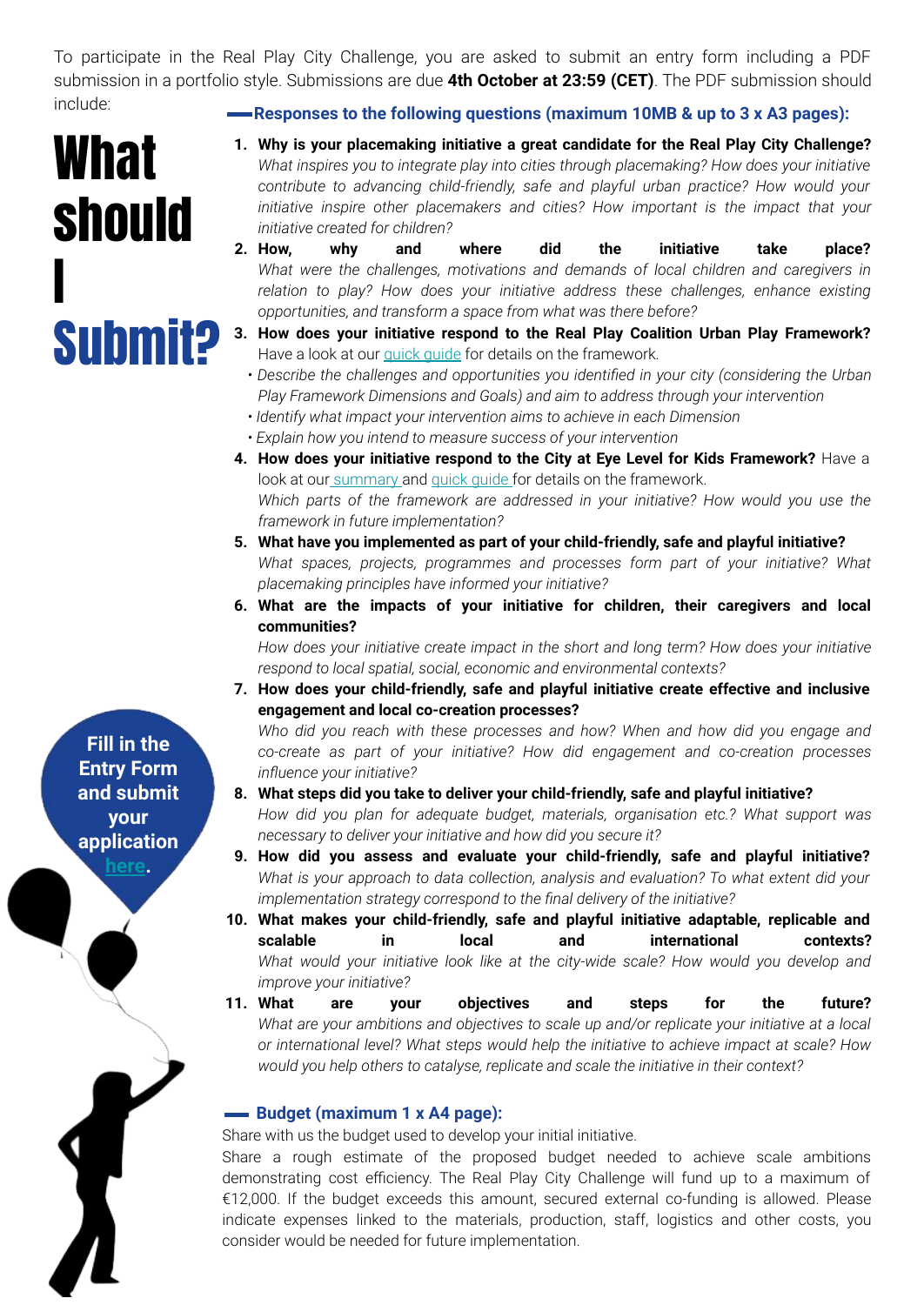#### **Please ensure that your entry form includes:**

- Applicant details
- Pdf submission
- Answers to the questions in the entry form
- A letter of support or commitment in the provided template from a municipality, city, public or private organisation, NGO or community representative willing to support the scalability of the project or that have supported the already implemented initiative (optional).
- Ten high resolution photos that demonstrate your initiative including before and after implementation.
- An audio visual testimonial of the initiative, highlighting the challenges addressed and the impact achieved.



Your proposal will be evaluated over three rounds for its technical and strategic performance by a high-profile jury panel:

Round 1: **Successful entry** based on eligibility and completion of the submission. Round 2: **Nomination jury:** Panel of independent experts in child-friendly, safe and playful urban practice.

Round 3: **Winners jury:** Panel of global cities leaders and experts.

**Next?** Winners will be notified by email on October 23rd 2020 and announced publicly in New York Challenge Ages Play, City, Challenge begins. During the challenge November when the Real Play City Challenge begins. During the challenge winning placemakers will have the opportunity to participate in workshops, webinars and meetings to gain support to develop, share and scale their initiative and improve its impact. Events will be held online and all participants will be notified of arrangements, with the exact time slots days before the event.

| Any questions about    |         |  |    |  |
|------------------------|---------|--|----|--|
| the Challenge can be   |         |  |    |  |
| sent by email to       |         |  |    |  |
| info@realplaycitychall |         |  |    |  |
| enge.org               | by 13th |  |    |  |
| September.             |         |  |    |  |
| Responses will         |         |  | he |  |
| published online       |         |  | by |  |
| 20th September         |         |  |    |  |

| Open call launch<br><b>Q&amp;A</b> Deadline to submit questions<br><b>Q&amp;A</b> Responses to questions published<br><b>Webinar UNICEF</b> on child-protection<br><b>Webinar</b> Science of learning through play<br><b>Deadline for submissions Open call</b><br><b>Notifying winners</b> | 07 SEP 2020<br>13 SEP 2020<br>18 SEP 2020<br><b>SEP 2020</b><br>14 SEP 2020<br>04 OCT 2020<br>23 OCT 2020          |
|---------------------------------------------------------------------------------------------------------------------------------------------------------------------------------------------------------------------------------------------------------------------------------------------|--------------------------------------------------------------------------------------------------------------------|
| <b>H22 - HELSINGBORG</b><br><b>Workshops</b> for placemakers<br>Placemakers <b>presentation</b> to cities<br>Placemakers <b>presentation</b> to public                                                                                                                                      | 03 NOV 2020<br>05 NOV 2020<br>06 NOV 2020                                                                          |
| Placemakers scalability proposal deadline<br>Scalability proposal Approval<br><b>Awards</b> for placemakers<br><b>Placemakers' Project Implementation</b><br>Results reporting by Placemakers                                                                                               | 09 DEC 2020<br>18 DEC 2020<br><b>JAN 2021</b><br><b>JAN - JUN 2021</b><br><b>JUL 2021</b><br><b>JUL - NOV 2021</b> |
|                                                                                                                                                                                                                                                                                             | Placemakers' initiatives & results publication                                                                     |

# Supporting documents

Open call should be read in conjunction with the following documents:

- [Terms & Conditions for Placemakers.](https://3102b1bd-8812-4299-ab64-5b4a4ecb4a53.usrfiles.com/ugd/3102b1_4548cd63109e4208a06b213925f14a11.pdf)
- Urban Play Framewor[k Quick-Guide.](https://3102b1bd-8812-4299-ab64-5b4a4ecb4a53.usrfiles.com/ugd/3102b1_444eaab1ed9b42f5b24f185c094ecf80.pdf)
- City At Eye Level for Kids Framework [Summary &](https://3102b1bd-8812-4299-ab64-5b4a4ecb4a53.usrfiles.com/ugd/3102b1_42c44bc1eeaf4508b307116bcebbc610.pdf) [Quick-Guide.](https://3102b1bd-8812-4299-ab64-5b4a4ecb4a53.usrfiles.com/ugd/3102b1_e4ec37efa82e41f18f26a3e2a3fd6dfe.pdf)

Further reading in child-friendly, safe and playful urban practice:

- **[Real Play Coalition Reclaiming Play in Cities](https://3102b1bd-8812-4299-ab64-5b4a4ecb4a53.usrfiles.com/ugd/3102b1_7d5cb4b9dfe046c79c36b07b3330efa1.pdf)**
- [STIPO City at Eye Level for Kids](https://3102b1bd-8812-4299-ab64-5b4a4ecb4a53.usrfiles.com/ugd/3102b1_0ee8dd8922a245aca2ad3803a5ce4f30.pdf)
- **[Unicef Shaping Urbanisation for Children](https://3102b1bd-8812-4299-ab64-5b4a4ecb4a53.usrfiles.com/ugd/3102b1_2356c50cb26d4175abac5e0d1392dddb.pdf)**
- [Arup Designing for Urban Childhoods](https://3102b1bd-8812-4299-ab64-5b4a4ecb4a53.usrfiles.com/ugd/3102b1_b4d8fd9dbc3844d2b9fa8d84b21979c1.pdf)
- Arup & Bernard van Leer Foundation Proximity of [Care Approach](https://3102b1bd-8812-4299-ab64-5b4a4ecb4a53.usrfiles.com/ugd/3102b1_148d284f517a4606af917623f44c2b01.pdf)
- [NACTO Streets for Kids](https://3102b1bd-8812-4299-ab64-5b4a4ecb4a53.usrfiles.com/ugd/3102b1_90fad196786043e08361ac64cf4cdaae.pdf)
- [Bernard van Leer Foundation Urban95 Starter Kit](https://3102b1bd-8812-4299-ab64-5b4a4ecb4a53.usrfiles.com/ugd/3102b1_a94fb10087d14ff0838bbfc27d2c351e.pdf)